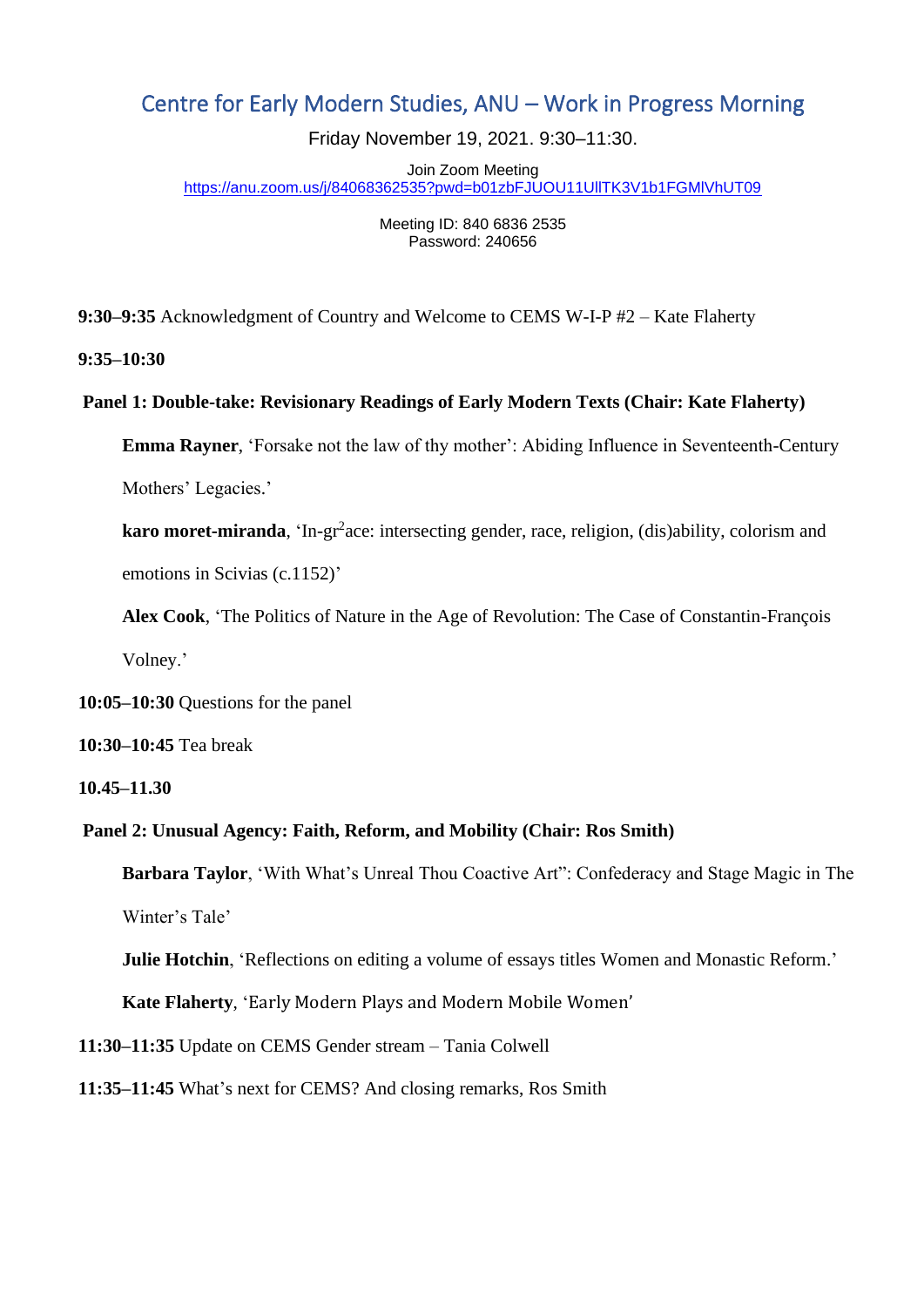# CEMS #2 W-I-P Morning Abstracts:

## **Emma Rayner** – Doctoral Candidate in English

*Forsake not the law of thy mother': Abiding Influence in Seventeenth-Century Mothers' Legacies. 1* Abstract: Mothers' legacies — advice books written by pious mothers to their children — were among the most popular texts authored by women in seventeenth-century England. Rhetorically-speaking, works like Dorothy Leigh's The Mother's Blessing (1616) read at first like personal wills, their emotional and prescriptive force predicated on the death of the woman who writes. At the same time, the overtly gendered brand of "maternal zeal" advertised in their prefatory material figures forth a kind of Everymother whose performative femaleness is in some ways at odds with the highly didactic, derivative prose which constitutes the "instructional" portion of the work. In this paper, I will explore what productive possibilities might come from approaching the "logical incoherence" of mothers' legacies through a revised version of the Barthian notion of the death of the author.<sup>2</sup>

#### **karo moret-miranda**, Associate Lecturer in the School of History

# *In-gr<sup>2</sup>ace: intersecting gender, race, religion, (dis)ability, colorism and emotions in Scivias (c.1152)*

Abstract: In her manuscript Scivias, the German abbess Hildegard Von Bingen presented a visionary catechism using peripheral elements to catholic tradition that have not yet been fully interpreted. Here, we implement the intersectionality framework of critical race and gender theory to map and analyze the meanings associated with the racialized-feminine in the Scivias manuscript. By using the Warburg methodological relational model, we establish a direct conversation between the visual and textual images put forward in Scivias. The exercise of mapping the intersectional axes of gender, race, and religion, reveals new dimensions of (dis)ability, colorism and emotions, and enables the reconstruction of agency narratives on otherness within the context of German Mysticism. It is precisely the displacement through these bridging elements where the centripetal mobility of the heterodox in Scivias is drawn. A new paradigm of Scivias emerges in which Von Bingen constructs her only true declaration by exercising the incorporation of the averse.

#### **Alex Cook**, Lecturer in the School of History

## *The Politics of Nature in the Age of Revolution: The Case of Constantin-François Volney*

Abstract: This presentation will offer a brief introduction to my current book project. In the narrow sense, this book is an intellectual biography of an individual and a study of the reception of his texts

<sup>&</sup>lt;sup>1</sup> Proverbs I. 8, printed on the title page of Dorothy Leigh's The Mother's Blessing (1616).

<sup>&</sup>lt;sup>2</sup> Mary Beth Rose, "Where are the Mothers in Shakespeare? Options for Gender Representation in the English Renaissance," Shakespeare Quarterly 42 (1991): 291-314, 295-96.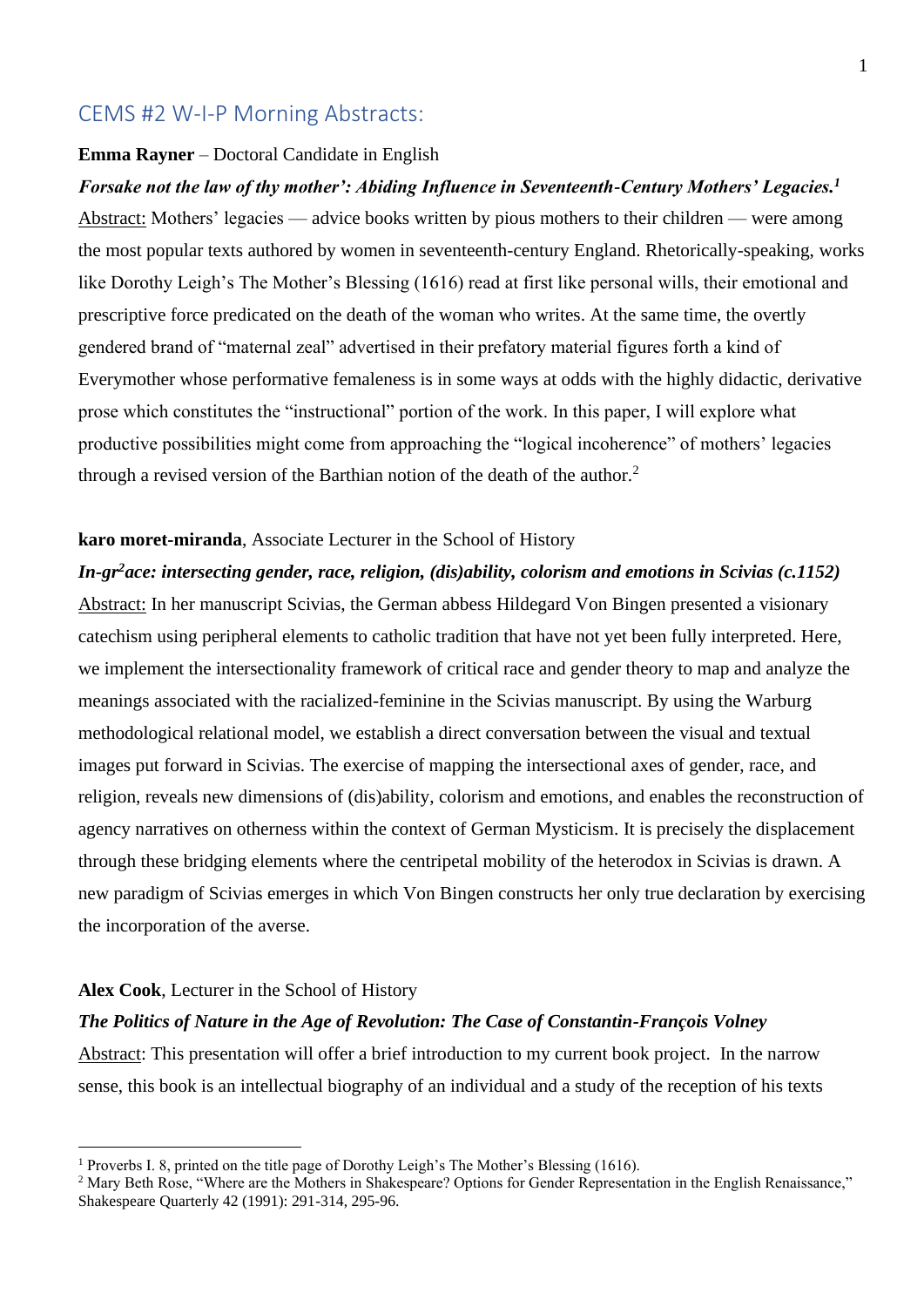across Europe and its colonial worlds. It focuses on the life and after-times of the once infamous, but now largely forgotten, French Revolutionary politician, philosopher, historian, linguist and travel writer, Constantin-François Volney (1757-1820). In a broader sense, the book explores the intersection of science, religion and political philosophy with practical and popular politics during the Age of Revolution. It focuses on Volney's wildly controversial campaign to build and promote a naturalistic philosophy that would replace established religion, and guide humanity towards a cosmopolitan future of global harmony and happiness. While that project led Volney to become one of the most demonised figures in Revolutionary France, it left ripples in everything from freemasonry to phrenology, from romantic poetry to plebeian radicalism, and from French colonial geopolitics to 21st century Afrocentric activism.

#### **Barbara Taylor**, Doctoral candidate in English

## *With What's Unreal Thou Coactive Art": Confederacy and Stage Magic in The Winter's Tale*

Abstract: In his treatise The Discoverie of Witchcraft (1584), Reginald Scot exposed the techniques used by jugglers (stage magicians) and conjurers to 'cousen' the public. A core feature of many tricks was 'confederacy', in which the magician had determined the outcome of an illusion 'privately' (in confederacy alone with their skill) or 'publicly' (with an assistant or accomplice). This paper asks how early modern conventions of stage magic, like confederacy, might inform the supernatural magic in Shakespeare's The Winter's Tale (1611), a play that walks the tightrope between miracle and magic trick. While Scot's work advocated for rationality and skepticism, it was addressed to a superstitious and devout public for whom the supernatural was a material reality. Using the lenses of jugglery and confederacy, this paper considers the ways in which material performance conventions and popular belief coactively engage in systems of magic-making on the early modern stage.

## **Julie Hotchin**, Honorary Lecturer in the School of History

## *Reflections on editing a volume of essays titles Women and Monastic Reform*

Abstract: I'm in the final stages of co-editing a collection of essays titled Women and Monastic Reform in the Medieval West, c. 1000 – 1500 with a colleague in Belgium. As the manuscript is nearing finalisation, it seems an opportune moment to take stock and reflect on the process of editing, how the final manuscript compares with our initial aims and what we've accomplished collectively. I'll share some thoughts about what I've learnt through this process and reflect on the challenges and rewards of editing, and why it remains an important element of academic publishing.